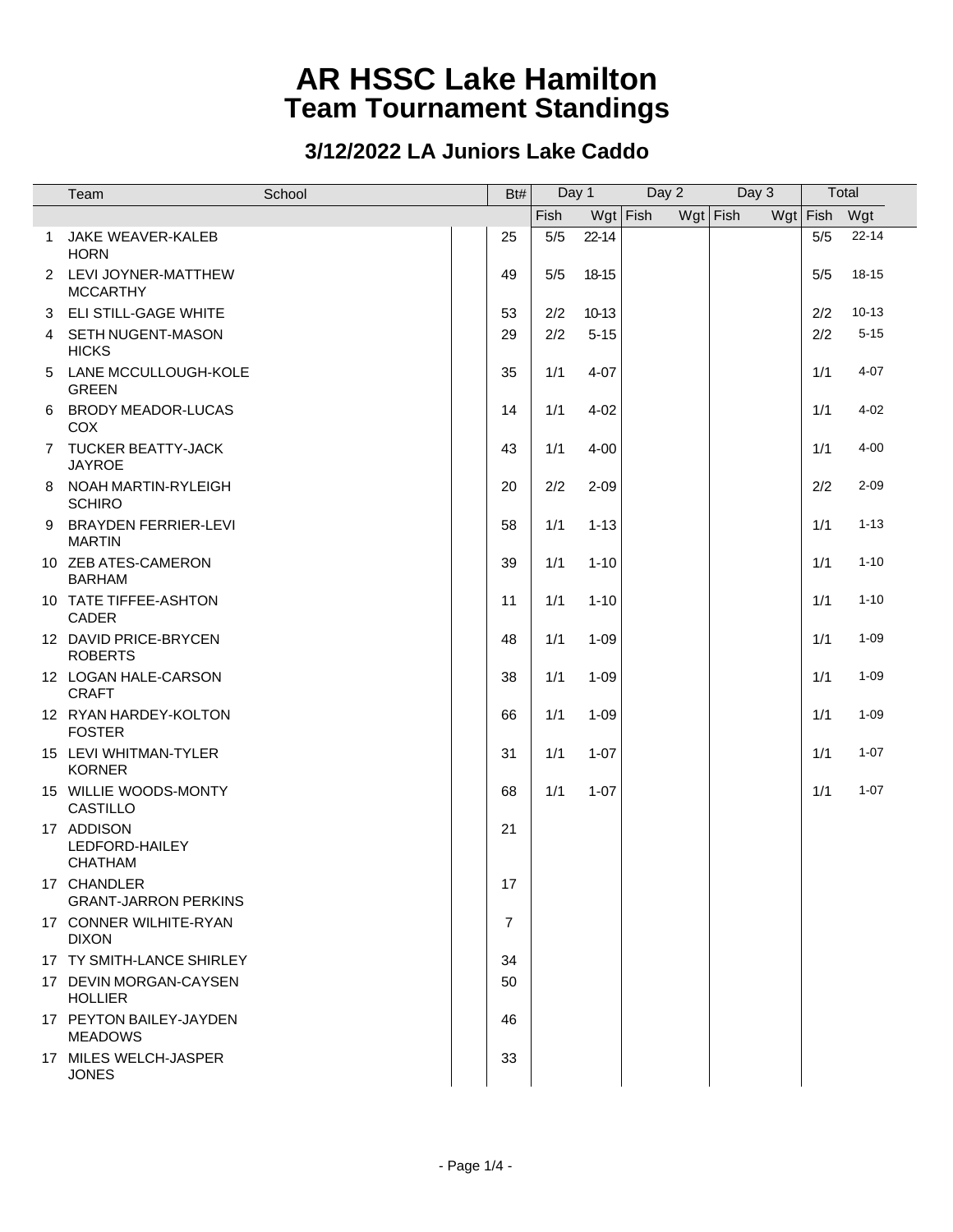| Team                                                 | School | Bt#            | Day 1 | Day 2      |            | Day 3 |              | Total |  |
|------------------------------------------------------|--------|----------------|-------|------------|------------|-------|--------------|-------|--|
|                                                      |        |                | Fish  | $Wgt$ Fish | $Wgt$ Fish |       | Wgt Fish Wgt |       |  |
| 17 CADEN THOMPSON-BRODY<br><b>MAXWELL</b>            |        | 4              |       |            |            |       |              |       |  |
| 17 LANCE LUM-HUNTER<br><b>WINFREE</b>                |        | 12             |       |            |            |       |              |       |  |
| 17 MADDOX PITHER-MADDOX<br><b>MEENACH</b>            |        | 22             |       |            |            |       |              |       |  |
| 17 JACKSON<br>SOUTHERN-SAMUEL BARR                   |        | 15             |       |            |            |       |              |       |  |
| 17 BRITTEN NOLTE-KALEB<br><b>GLASGOW</b>             |        | 1              |       |            |            |       |              |       |  |
| 17 MAGGIE SMITH-WYATT<br><b>ENGLISH</b>              |        | 42             |       |            |            |       |              |       |  |
| 17 MASON DUNN-MALORY<br><b>MORGAN</b>                |        | 63             |       |            |            |       |              |       |  |
| 17 PEYTON<br>FULLERTON-TRUITT<br><b>ROBERTS</b>      |        | 59             |       |            |            |       |              |       |  |
| 17 JOEL MOON-CAYLEB ROSS                             |        | 65             |       |            |            |       |              |       |  |
| 17 WALKER BRIGGS<br>BARNWELL-AYDEN<br><b>DOWDALL</b> |        | 62             |       |            |            |       |              |       |  |
| 17 ETHAN<br>DOWDALL-EMERSON FITE                     |        | 9              |       |            |            |       |              |       |  |
| 17 KEENAN EBARB-CARTER<br><b>BELL</b>                |        | 32             |       |            |            |       |              |       |  |
| 17 NOAH DILLEN-MASON<br><b>MEADOWS</b>               |        | 27             |       |            |            |       |              |       |  |
| 17 BRODY HALBROOK-JAMES<br><b>BROWN</b>              |        | 18             |       |            |            |       |              |       |  |
| 17 GARRETT POPE-BROCK<br><b>CASSELL</b>              |        | $\overline{c}$ |       |            |            |       |              |       |  |
| 17 BRADY REED-GREYSON<br><b>MORGAN</b>               |        | 6              |       |            |            |       |              |       |  |
| 17 JACOB GIBSON-JOSIAH<br><b>JORDAN</b>              |        | 52             |       |            |            |       |              |       |  |
| 17 MASON BISSELL-HUNTER<br><b>SMITH</b>              |        | 60             |       |            |            |       |              |       |  |
| 17 CONNOR<br>HATCHER-KAMERON<br><b>SMITH</b>         |        | 44             |       |            |            |       |              |       |  |
| 17 REECE HUBIER-RYDER<br><b>FLETCHER</b>             |        | 36             |       |            |            |       |              |       |  |
| 17 RYLAN TEMPLE-BRAYDEN<br><b>RICHTER</b>            |        | 5              |       |            |            |       |              |       |  |
| 17 TY DAVIS-J MICHAEL<br><b>ADKINS</b>               |        | 16             |       |            |            |       |              |       |  |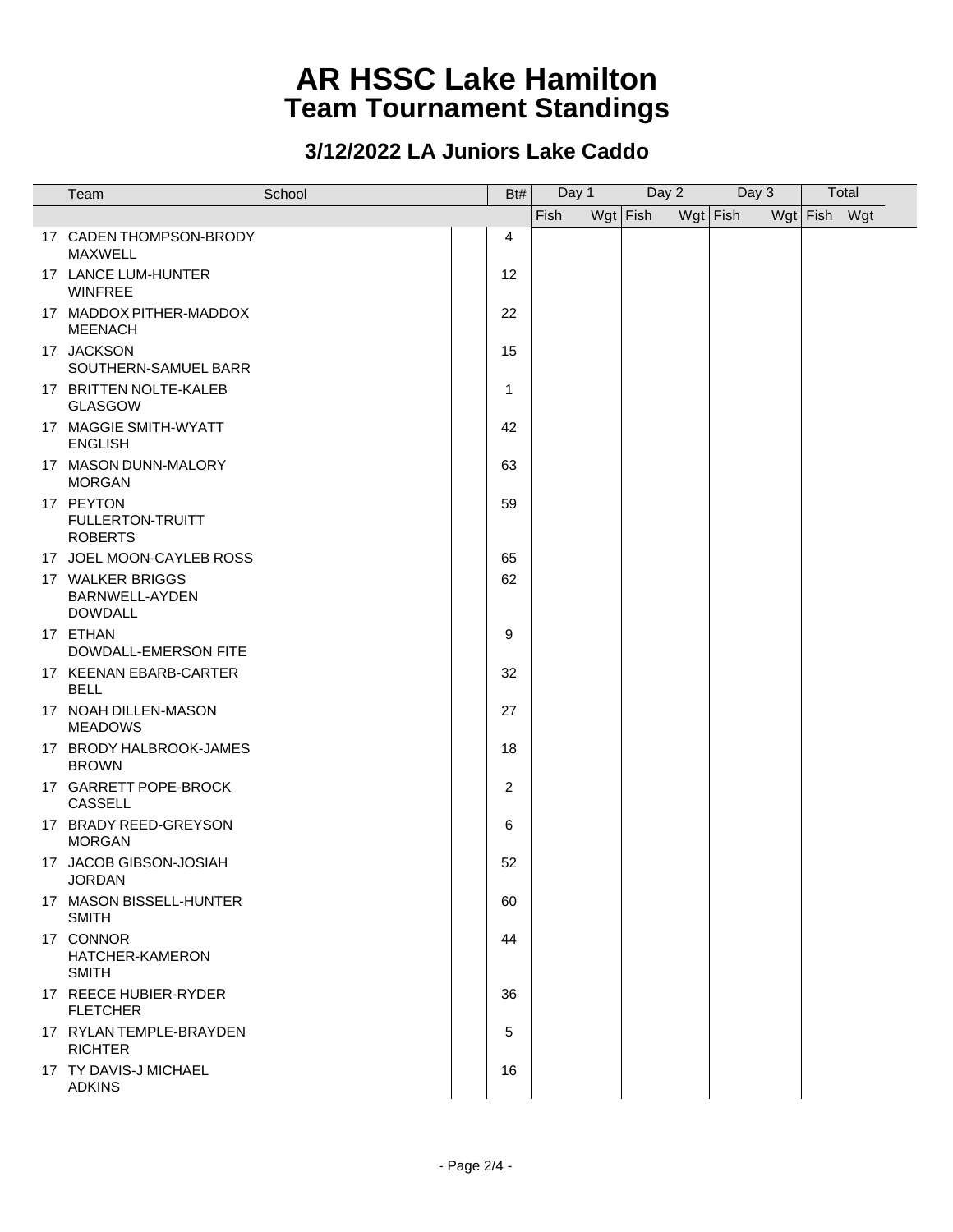| Team                                           | School | Bt# | Day 1 | Day 2      | Day 3      |              | Total |
|------------------------------------------------|--------|-----|-------|------------|------------|--------------|-------|
|                                                |        |     | Fish  | $Wgt$ Fish | $Wgt$ Fish | Wgt Fish Wgt |       |
| 17 COLE NICHOLS-AVA<br><b>CARTER</b>           |        | 3   |       |            |            |              |       |
| 17 GRANT GULLO-DALLAS<br><b>SUMMERS</b>        |        | 13  |       |            |            |              |       |
| 17 HUNTER<br>BARNETT-HAYDEN HARDY              |        | 28  |       |            |            |              |       |
| 17 RYAN REAGAN-HUDSON<br><b>GLASSCOCK</b>      |        | 30  |       |            |            |              |       |
| 17 GAGE DAVIS-GRAYSON<br><b>MARTIN</b>         |        | 56  |       |            |            |              |       |
| 17 AUSTIN PAYNE-LANE<br><b>HAMMONTREE</b>      |        | 37  |       |            |            |              |       |
| 17 ACE DEUTSCH-ASHTON<br><b>FORD</b>           |        | 45  |       |            |            |              |       |
| 17 TALLEN TOUPS-SAWYER<br><b>BARNHILL</b>      |        | 55  |       |            |            |              |       |
| 17 DRAKE MOORE-JACOB<br><b>TIBBETT</b>         |        | 8   |       |            |            |              |       |
| 17 LANDON<br>SANDIFER-JACKSON<br>ABRAHAM       |        | 57  |       |            |            |              |       |
| 17 JAXSON<br>TORRES-SPENCER POOLE              |        | 54  |       |            |            |              |       |
| 17 KAYLEIGH FREDERICK-AVA<br><b>OLMAS</b>      |        | 61  |       |            |            |              |       |
| 17 CODY KING-BRAYDEN<br><b>WISE</b>            |        | 51  |       |            |            |              |       |
| 17 SPENCER<br>CAMPBELL-COLLIN<br><b>DRAPER</b> |        | 41  |       |            |            |              |       |
| 17 SETH FARRAR-JOSHUA<br><b>GALLMAN</b>        |        | 23  |       |            |            |              |       |
| 17 CARTER STONE-URIJAH<br><b>LEWTER</b>        |        | 26  |       |            |            |              |       |
| 17 RAELYN DEAN-RANDI<br><b>BERTRAND</b>        |        | 47  |       |            |            |              |       |
| 17 RANDY ADAMS-ETHAN<br><b>DEAN</b>            |        | 67  |       |            |            |              |       |
| 17 PEYTON CAMPBELL-RILEY<br>DANIEL             |        | 40  |       |            |            |              |       |
| 17 TANNER MALONE-REID<br><b>AUSTIN</b>         |        | 10  |       |            |            |              |       |
| 17 CADEN LANE-AUBREY<br><b>RAMEY</b>           |        | 24  |       |            |            |              |       |
| 17 JOE BARRISH-BEN<br><b>CHELETTE</b>          |        | 19  |       |            |            |              |       |